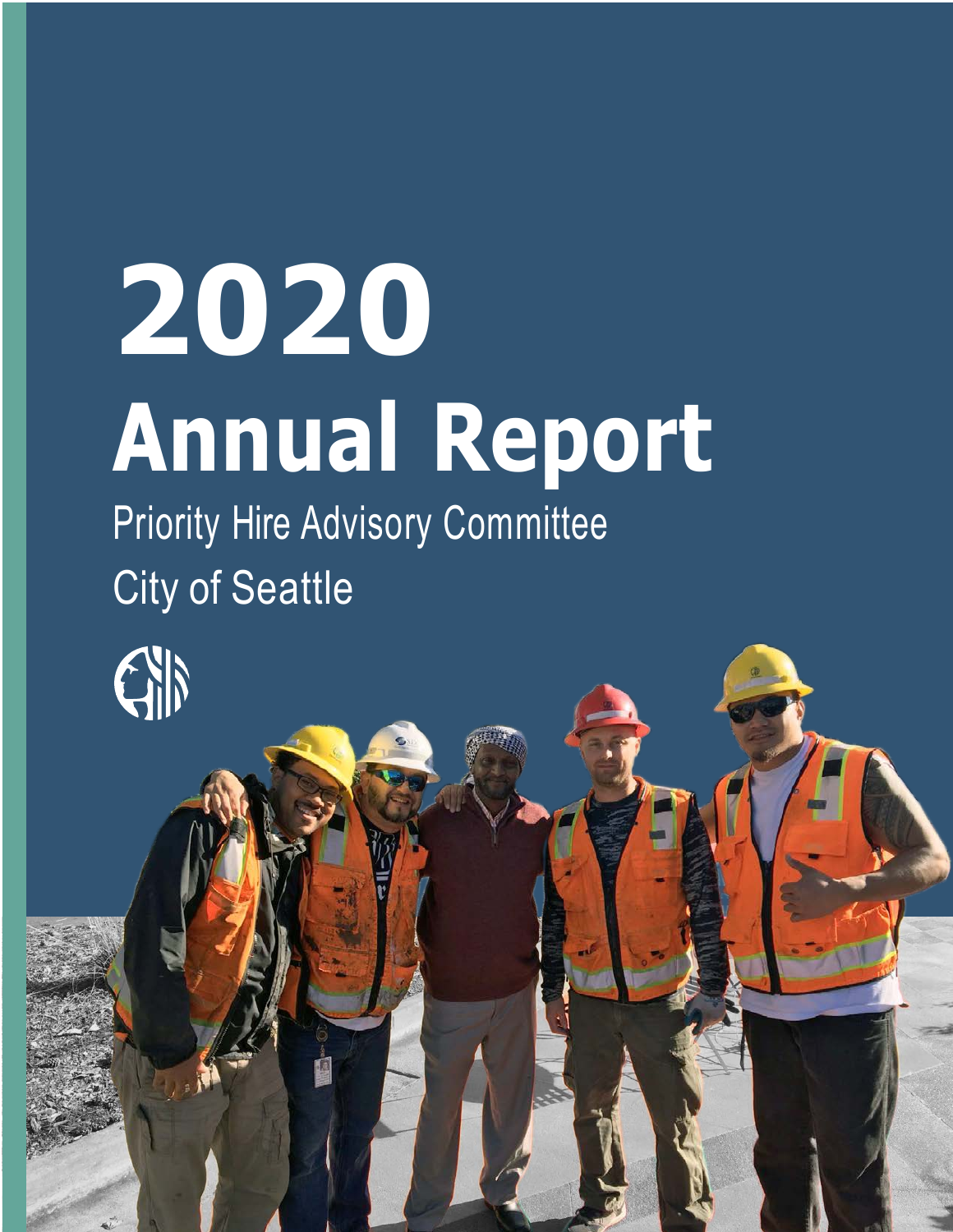# **Table of Contents**

| Executive Summary of the 2020 Recommendation             |   |
|----------------------------------------------------------|---|
| Priority Hire Advisory Committee Introduction            | 4 |
| Priority Hire Advisory Board Year-In-Review              | h |
| Priority Hire Advisory Committee Recommendation for 2020 |   |



### PHAC Members 2020:

Community Representatives Joe Carter Abiramahn Hashi Michelle Merriweather Michael Woo

#### Contractor Representatives

James Faison Sonja Forster Melanie Parrett John Salinas II

### Training Representatives

Karen Dove Jerry Jordan Steve Petermann Halene Sigmund

#### Labor Representatives

Marilyn Kennedy Jamal Middlebrooks Dale Bright (former 11/20) Marge Newgent (former 11/20)

### Technical Advisors

Patrice Thomas

Report submitted by: W. Tali Hairston Equitable Development LLC Cover photo: SDOT Stock photo 2019. Photo taken prior to social distancing restrictions.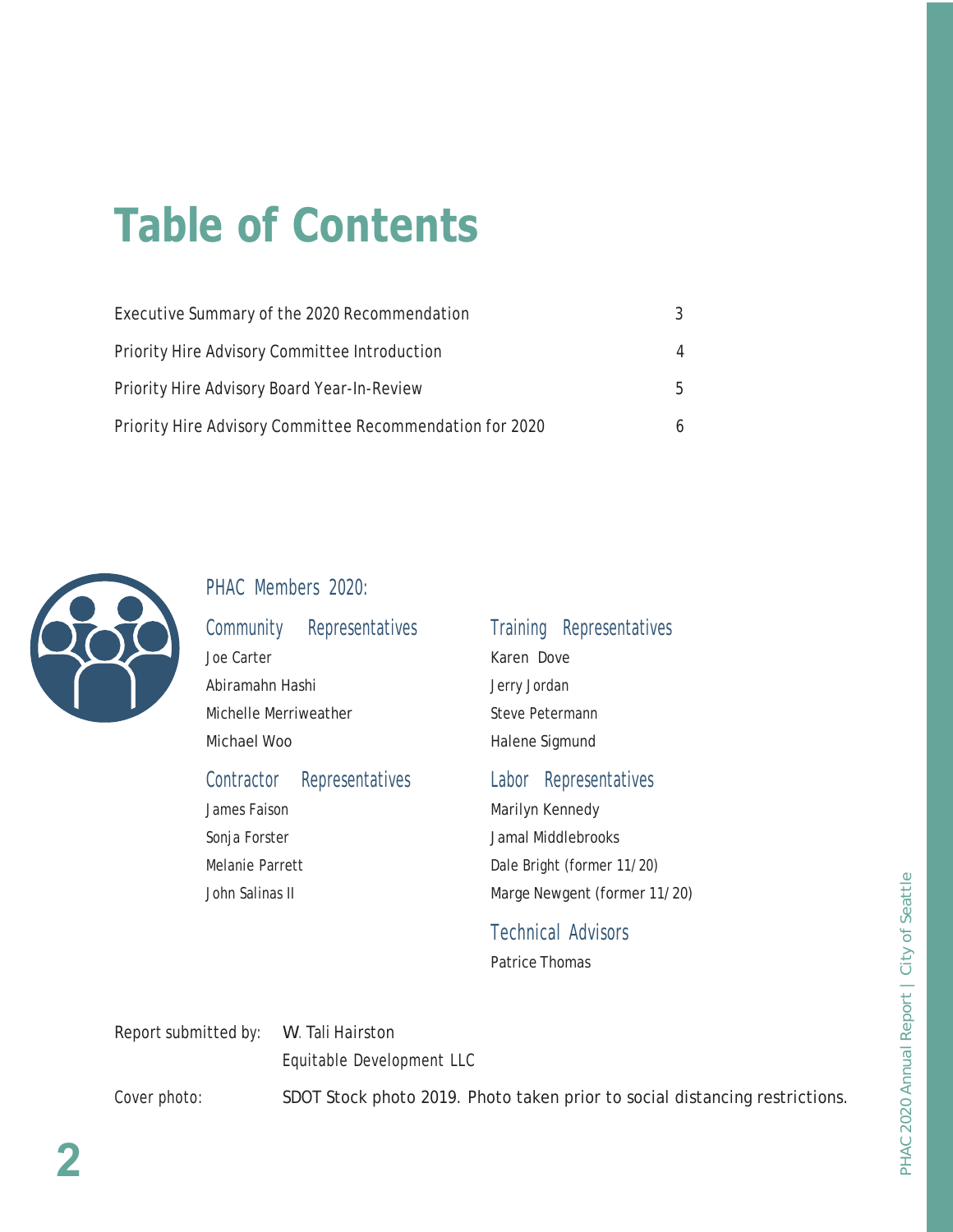### **Executive Summary of the 2020 Recommendation**

Priority Hire Advisory Committee (PHAC) recommends the City establish additional annual funding to support the ongoing capacity building (outreach and support services) of community-based organizations to Black, Indigenous, and People of Color communities (BIPOC). As a community-based recommendation, the rationale for this recommendation is to ensure organizations that have successfully provided leadership in outreach and support services of Priority Hire goals, are able to provide a continuity of services to BIPOC communities. Additional funding will support the replication of effective equitable strategies to other service providers. In addition, this contributes to an equitable recovery from the COVID-19 pandemic.

The following points summarize the recommendation further:



Successful organizations to be identified by the City and PHAC based on their contribution to outreach and support services.

Example organizations include but are not limited to Rainier Beach Action Coalition, Urban League of Metropolitan Seattle, Legacy Leadership and Equality, and Casa Latina.



It is recommended as a capacity-building effort, an annual fund of \$500k to \$750k of additional funding be provided.



Funded organizations are responsible for sharing best and promising practices, tools, and strategies to other community-based organizations, therein creating increased capacity in service to the Priority Hire program.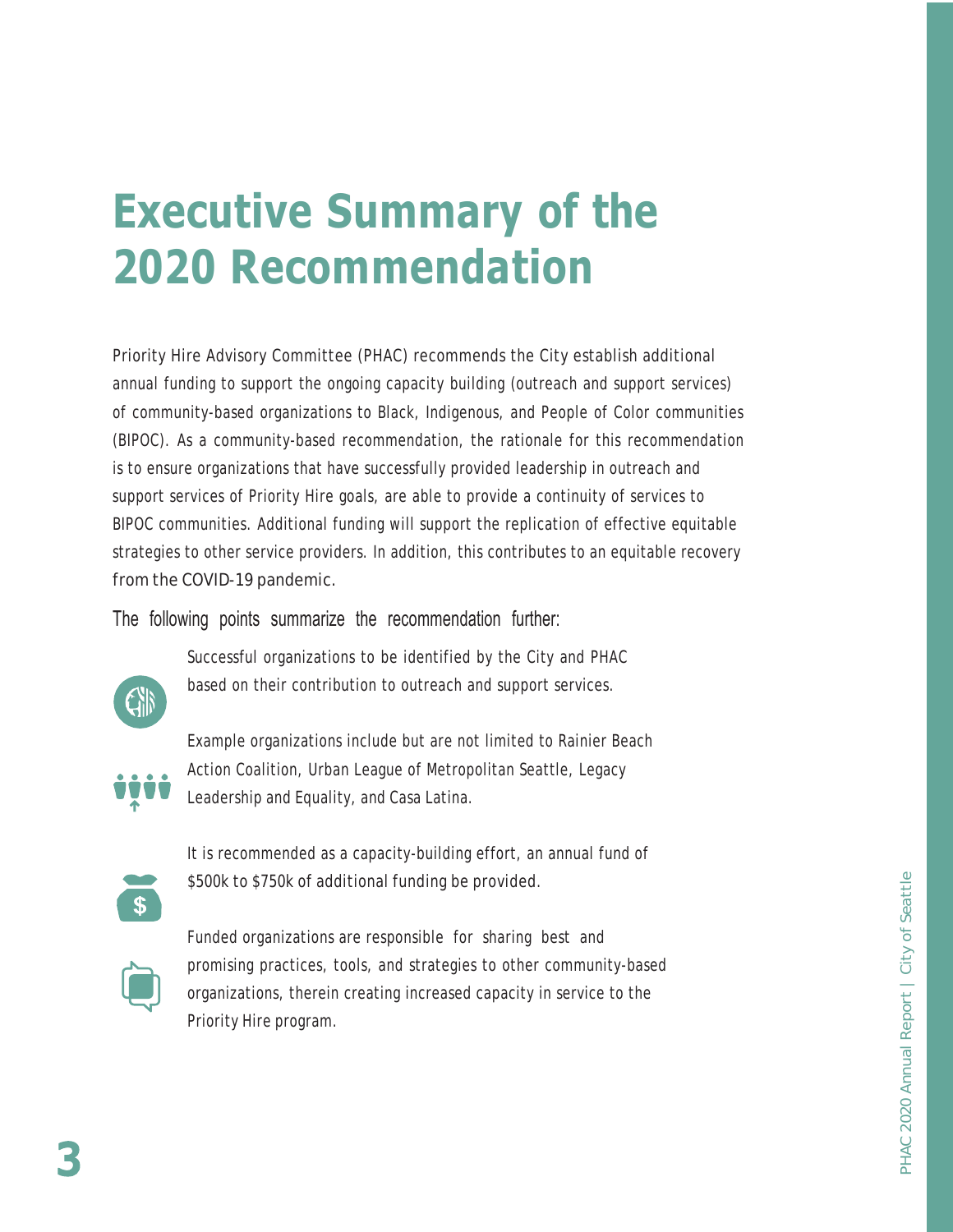# **Priority Hire Advisory Committee Introduction**

This annual report of Priority Hire recommendations is the 2020 submission by the Priority Hire Advisory Committee (PHAC) to the City of Seattle, Seattle Mayor, and City Council. This section provides a brief look into the work of PHAC for 2020.

The formation of PHAC is defined in the January 2015 Priority Hire ordinance to promote construction training and career opportunities for residents in economically distressed areas in Seattle/King County. The ordinance includes:



Prioritizing local construction workers living in economically distressed ZIP codes on City public projects over \$5 million, creating access to training and employment within the construction workforce.



Supporting women and communities of color to become part of the trained construction workforce, with opportunities for construction careers.



Requiring a Community Workforce Agreement to supersede union hiring procedures and create better work environments with safety protections and dispute resolution and grievance processes.

PHAC was presented with the complicated realities brought on by COVID-19 and the resulting limitations. What surfaced in 2020 was unexpected and required PHAC to adjust in a variety of ways and to address the ongoing challenges of the industry at the same time. These and many other concerns were included in the agenda of PHAC meetings. Additionally, efforts were made to ensure stakeholder group involvement in the development of this annual report. Each PHAC stakeholder was able to meet separately and contribute to the development of the report.

### What is the Priority Hire Advisory Committee (PHAC)?

PHAC advises the City to support and enhance the successful implementation of Priority Hire so that people living in distressed zip codes, communities of color, and women are working on City public works jobs.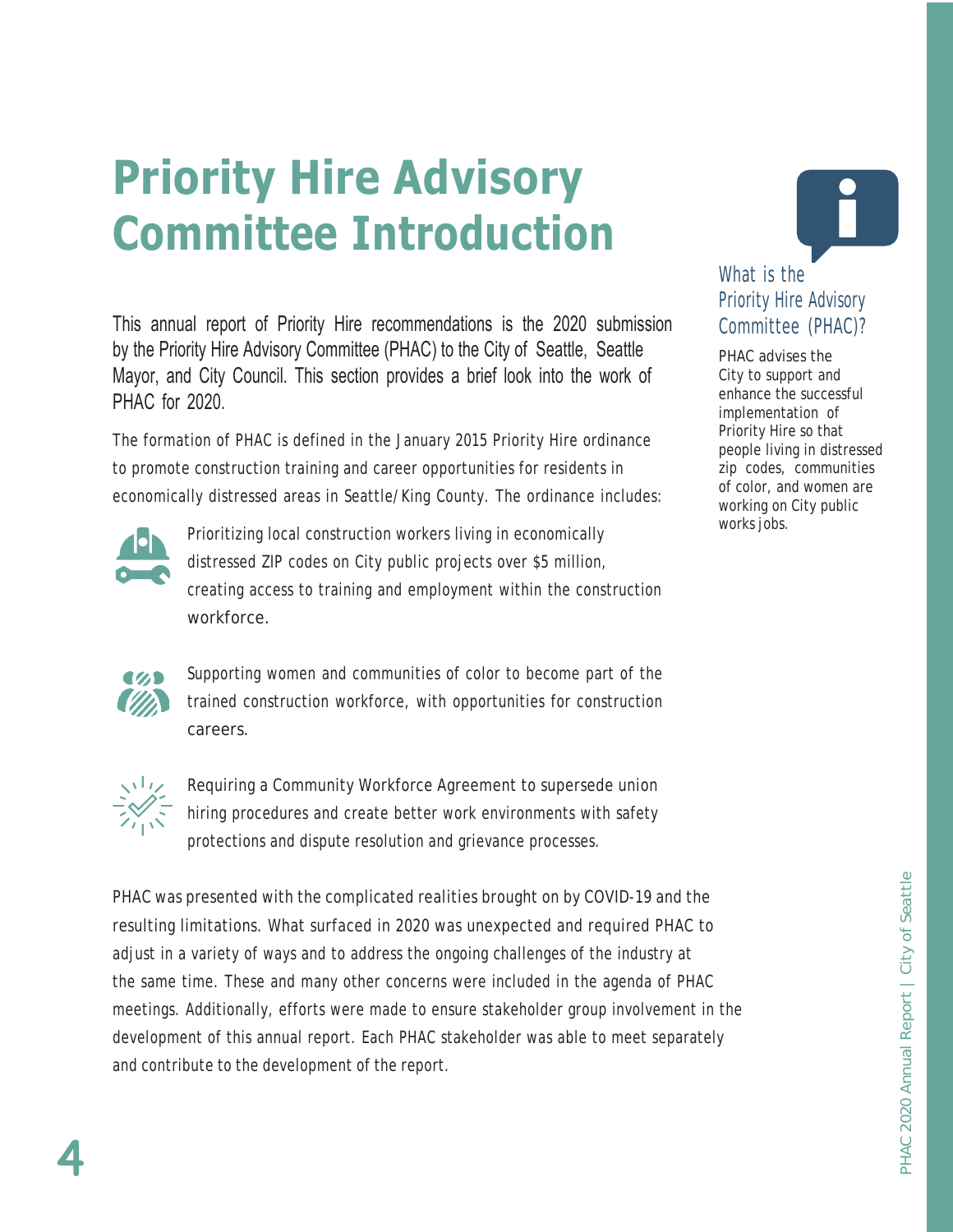# **Priority Hire Advisory Board Year-In-Review**

The Priority Hire Advisory Committee's (PHAC) 2020 annual report of recommendations is the fourth submission to the City of Seattle (2016, 2017, 2019, 2020). PHAC efforts in 2019 included a systems level analysis by engaging each stakeholder group throughout the year. In 2020, the impact of COVID-19 required significant adjustments be made by PHAC to its meeting schedule, meeting virtually for the remainder of 2020. PHAC decided to discuss the impact of COVID-19 on the construction industry as a whole. Additionally, PHAC meeting agenda included discussing the impact of COVID-19 on the target populations of the Priority Hire program. Concerns for the future of the construction industry included a possible shortage of women and workers of color.

- 1. PHAC decided to focus on the impact COVID-19 on the construction industry and advised the City to advocate the Governor restart vocational workforce training programs sooner, during phase 2 instead of phase 4.
- 2. PHAC discussed but did not recommend a temporary adjustment to the Priority Hire zip codes be made in light of the unknown impact of COVID-19 on the construction industry. Each stakeholder group discussed the issue and provided feedback. PHAC voted to not move forward with a temporary adjustment to the Priority Hire zip codes.
- 3. Due to COVID-19, PHAC discussed the need to reprioritize the 2019 PHAC recommendations in the 2019 PHAC annual report. The reprioritization involved highlighting the most urgent and relevant recommendations be considered first. Those recommendations included:
	- a. Continue to address regional and national efforts to reduce Driver's License suspensions as a workforce barrier for low-income populations. A meeting was dedicated to hearing from an advocate for changing Driver's License policy. Each stakeholder group agreed to share the information with their constituencies.
	- b. Ongoing training and support services to formerly incarcerated populations which included a discussion on the presence of mentoring programs and practices within the industry. COVID-19 presented a barrier to mentoring programs but PHAC noted efforts were being made to outreach and retain workers through different mentoring approaches.
- c. For the City's Acceptable Work Site Training program provide regular updates to **5** PHAC.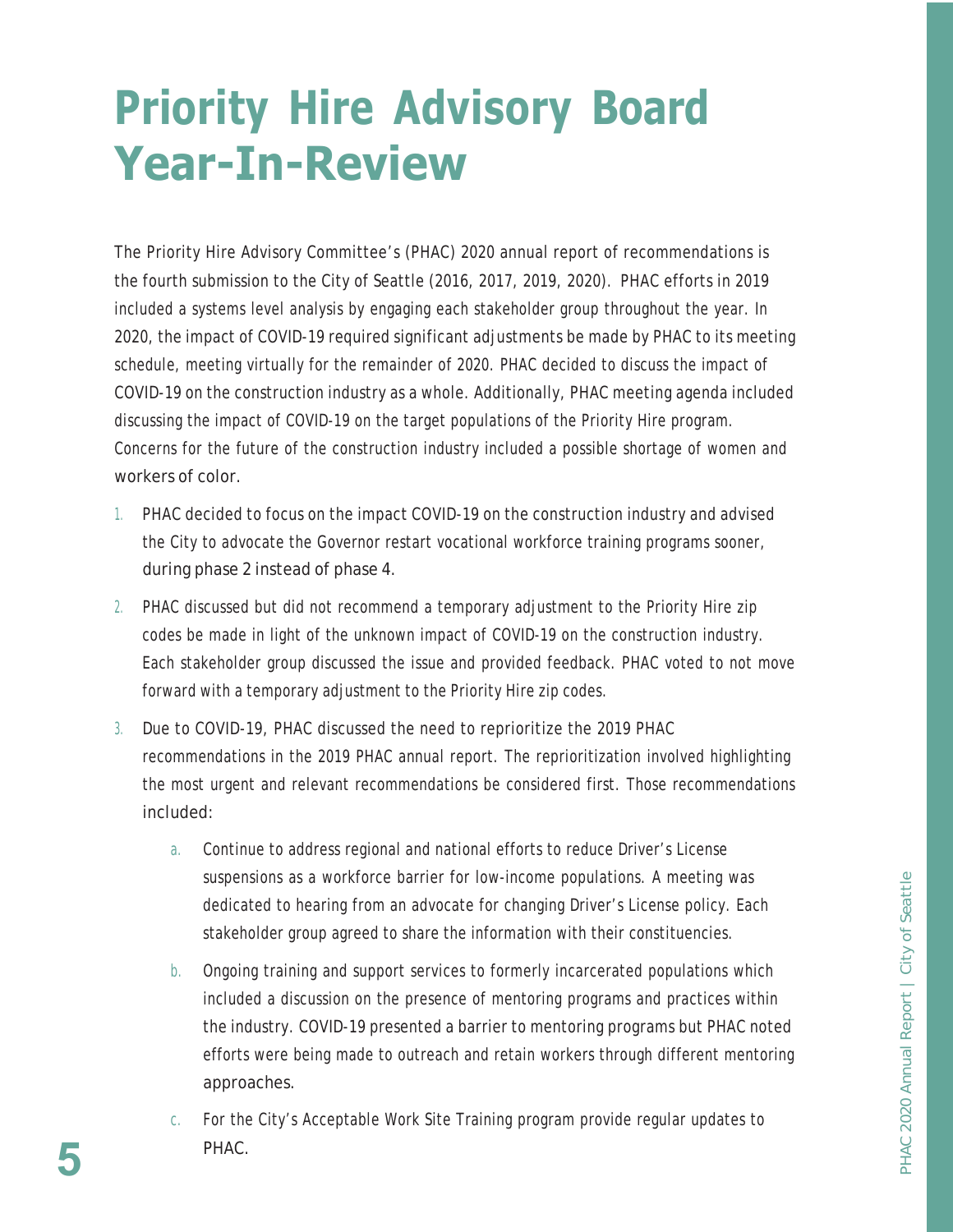# **Priority Hire Advisory Committee Recommendation**

PHAC agreed to put forward a recommendation from community-based organizations. The recommendation was represented by the community stakeholder group to PHAC and discussed by each stakeholder group. Initial support for the recommendation called for the community stakeholder group to provide a more detailed recommendation to PHAC. In doing so, changes were made to the original proposal and agreed to by PHAC.

This recommendation was developed in order to address the need for an equitable recovery from COVID-19 and the efforts to regionalize Priority Hire. Furthermore, community-based organizations who have successfully served the goals of the Priority Hire program believe there is a need to increase the outreach and retention service capacity to align with the growing opportunities within the industry. To accomplish this, it was recommended by the community the City address the need to grow the number of organizations doing outreach and support services by resourcing successful Priority Hire partners to on-board additional BIPOC led and BIPOC serving community-based organizations.

As a community-based recommendation, the rationale for this recommendation is to ensure organizations that have successfully provided leadership in outreach and support services of Priority Hire goals, are able to provide a continuity of services to BIPOC communities by replicating effective equitable strategies for other service providers. This will ensure the community has the capacity to provide workers in service to Priority Hire opportunities.

Therefore, PHAC recommends the City explore establishing additional annual funding to support the ongoing capacity building (outreach and support services) of communitybased organizations for the purposes detailed in this recommendation. Funded organizations are responsible for sharing best and promising practices, and tools and strategies to other community-based organizations, therein creating increased capacity in service to the Priority Hire pipeline.



### Sufficient Training and Support Services

Goal: Sufficient preapprenticeship graduates to meet projected demand; Increased pre-apprentice/ apprentice trainee retention; Service providers adequately connect people to training, jobs & support services.